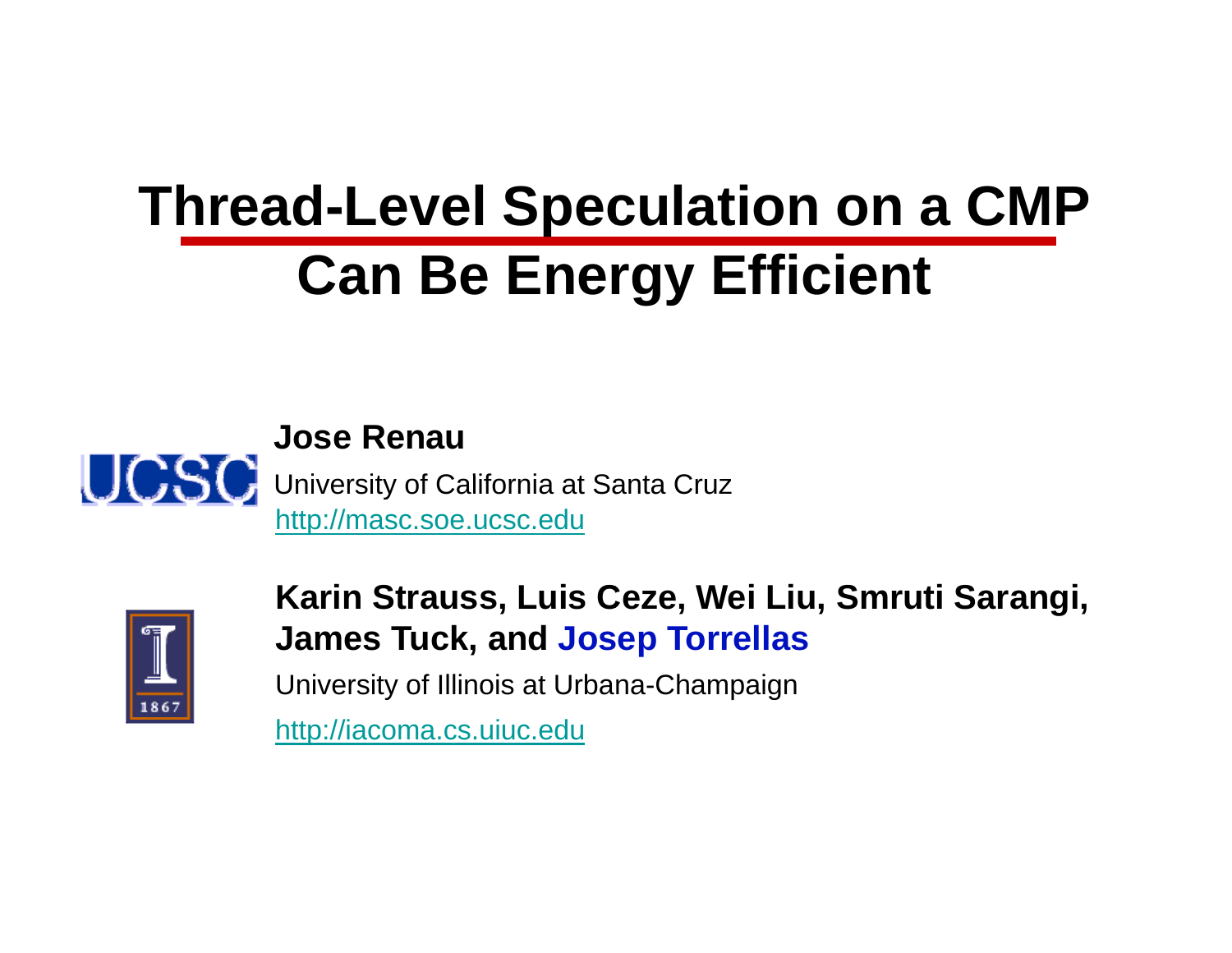### **Challenges**

- Wire delay:
	- Not a single monolithic processor
- Power:
	- Energy-efficient design (simple cores are efficient)
- **Complexity:** 
	- Very large block reuse

### **Chip Multiprocessor with Th d L l S l i Thread Level Speculatio hon?**

**Clock Reach**



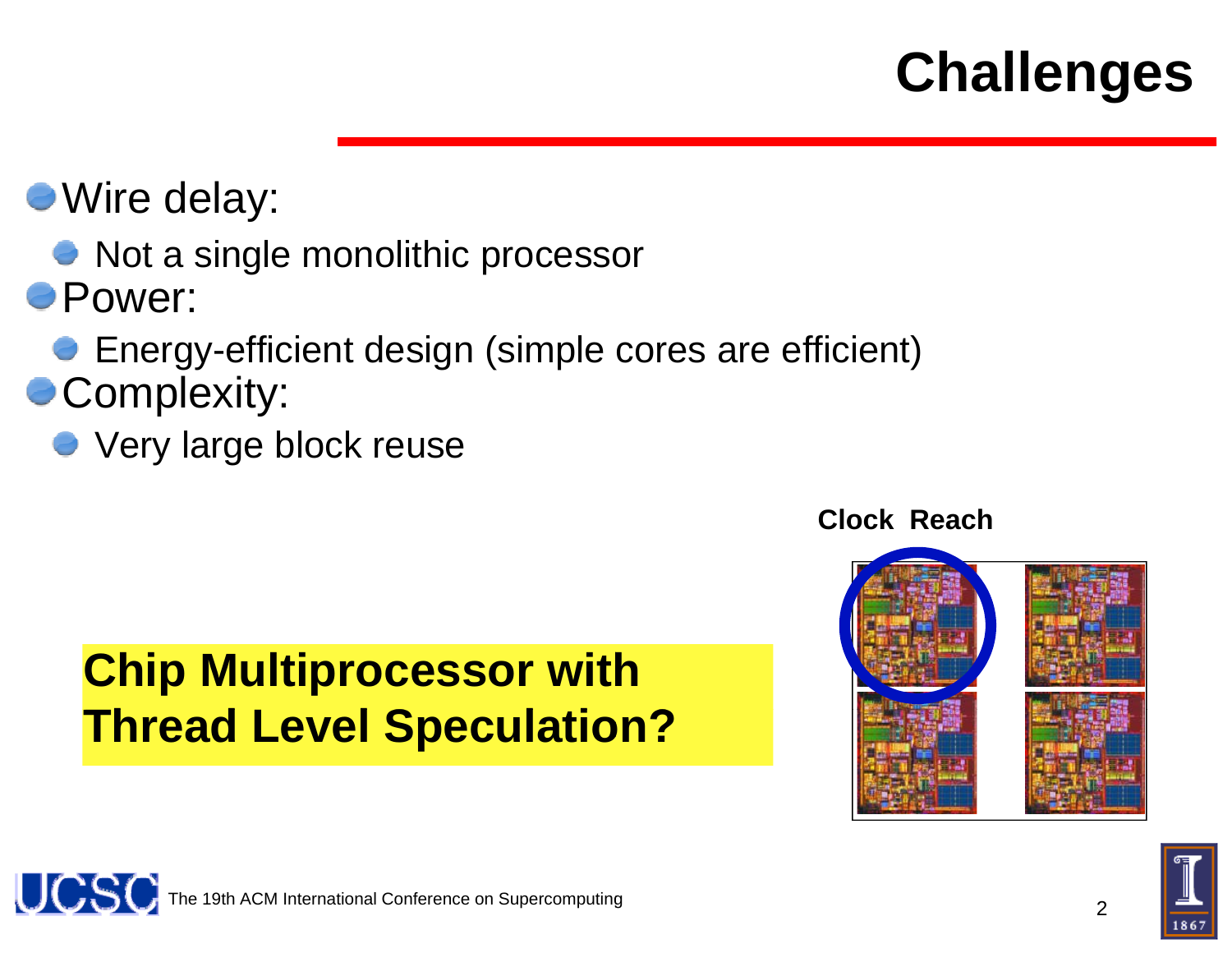### **Thread Le evel Speculation (TLS)**

Sequential

\n
$$
\begin{array}{c}\n\bigg| \text{for}(i=0;i
$$

Compilers cannot parallelize

TLS: Assume no dependences, hardware verifies

$$
\begin{array}{c}\n\text{for}(\mathbf{i}=0;\mathbf{i} < \mathbf{n}/2;\mathbf{i}++) < \\
\hline\n\downarrow & \mathbf{X[Y[i]]} = \mathbf{X[Z[i]]} \dots \\
\end{array}
$$
\n
$$
\text{TLS Task B} \qquad \qquad \begin{array}{c}\n\text{for}(\mathbf{i}=\mathbf{n}/2;\mathbf{i} < \mathbf{n};\mathbf{i}++) < \\
\mathbf{X[Y[i]]} = \mathbf{X[Z[i]]} \dots \\
\end{array}
$$

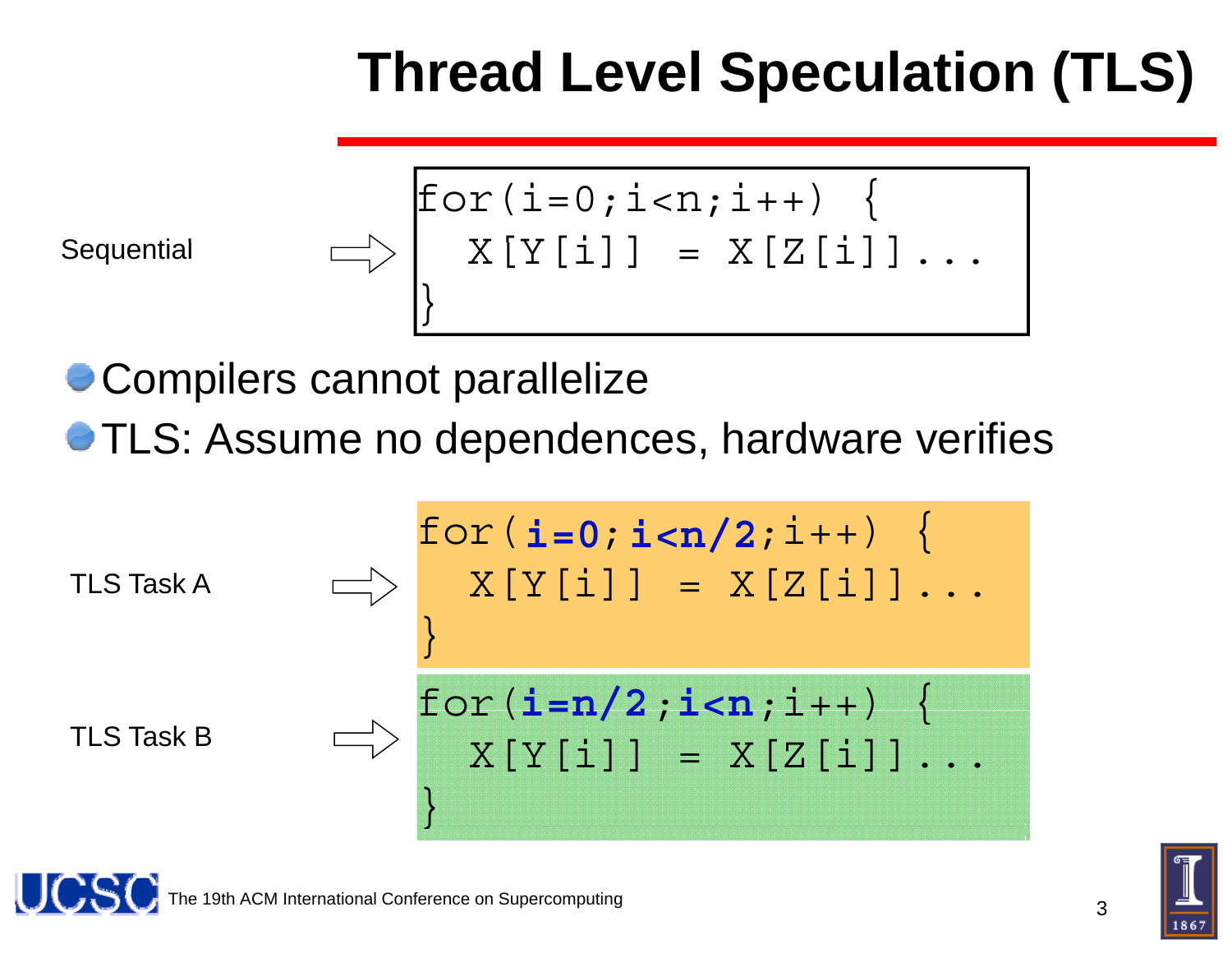## **Thread Le evel Speculation (TLS)**

#### **e TLS Hardware:**

- Tracks data accesses at run-ti me
- Detects dependence violations s
- Kills and restarts tasks



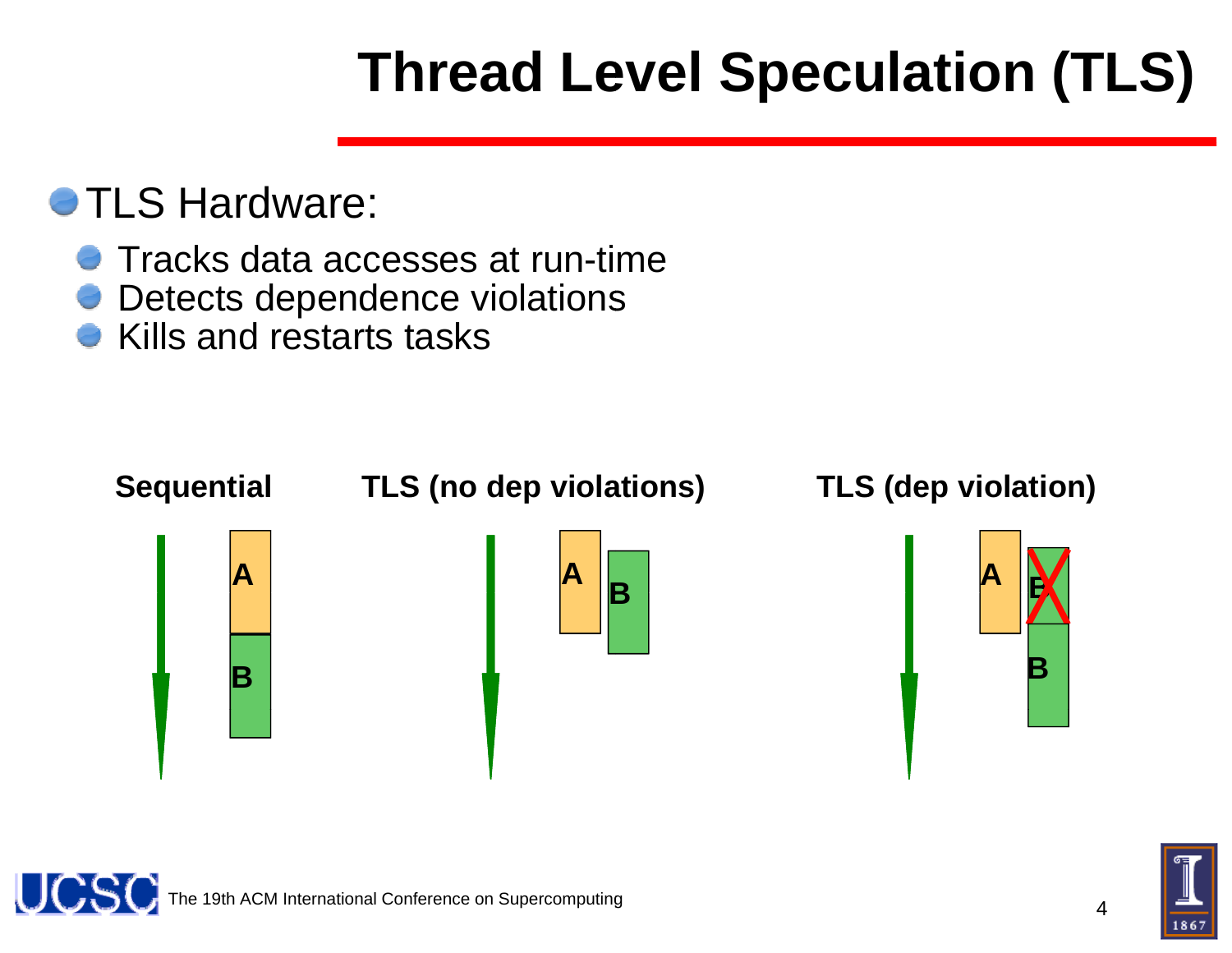### **Contributions**

### **Contrary to common wis sdom TLS CMP can be sdom,**  energy-efficient

Identify the sources of energy waste in TLS

- Propose novel energy-centric optimizations
- Design energy-efficient me m mory hierarchy for TLS CMP



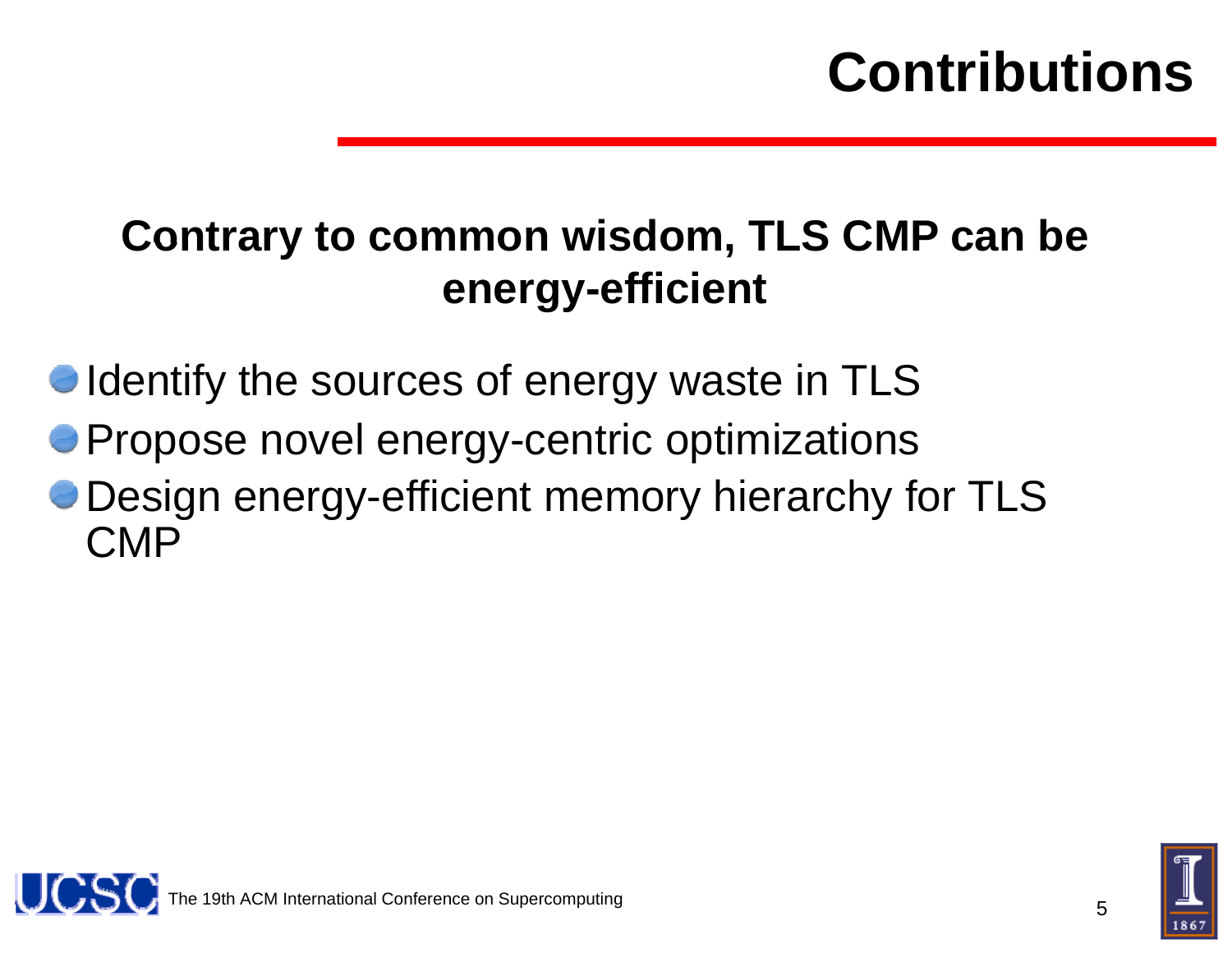### **Main Results**





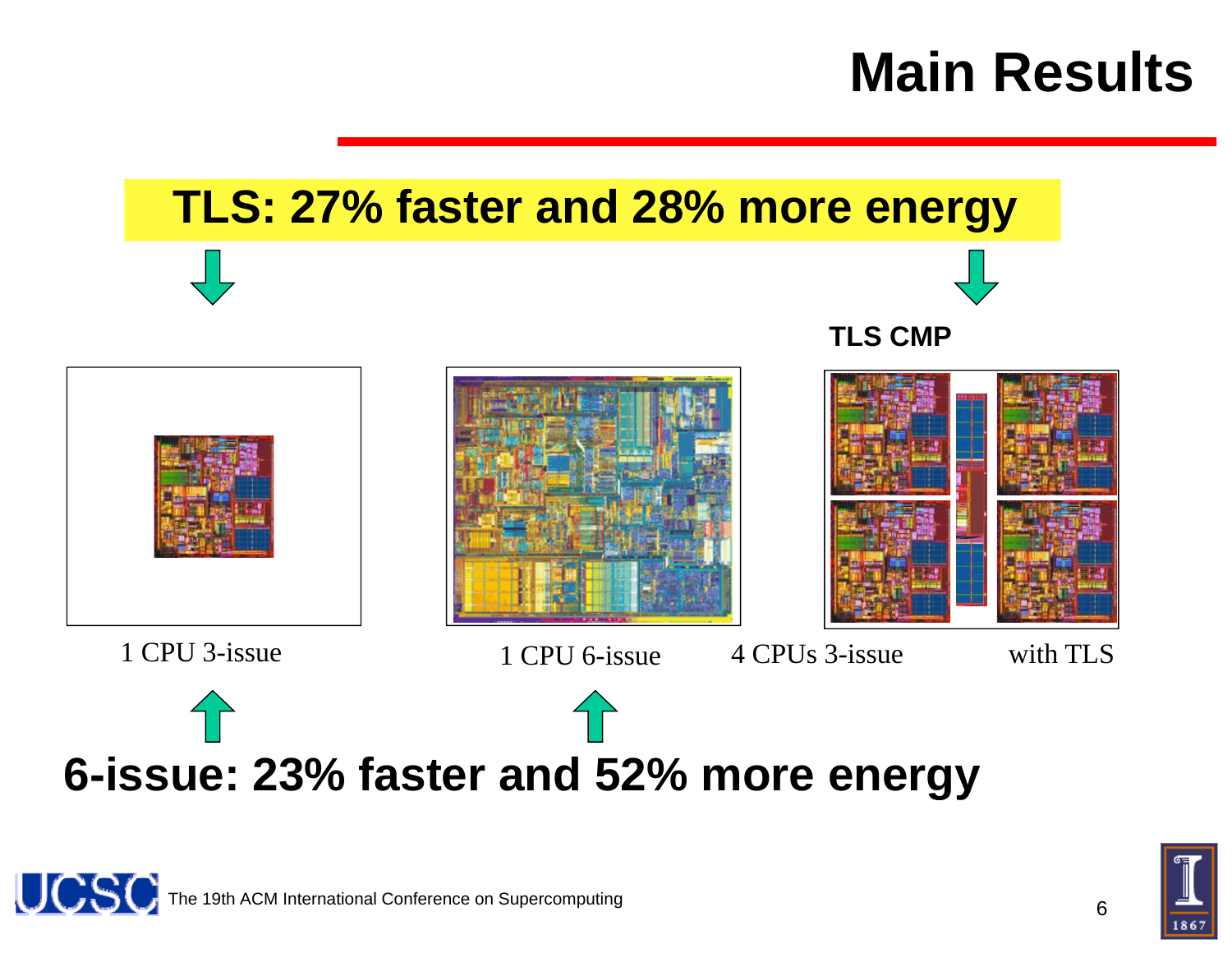| Source of energy waste | Why? |
|------------------------|------|
|                        |      |
|                        |      |
|                        |      |
|                        |      |



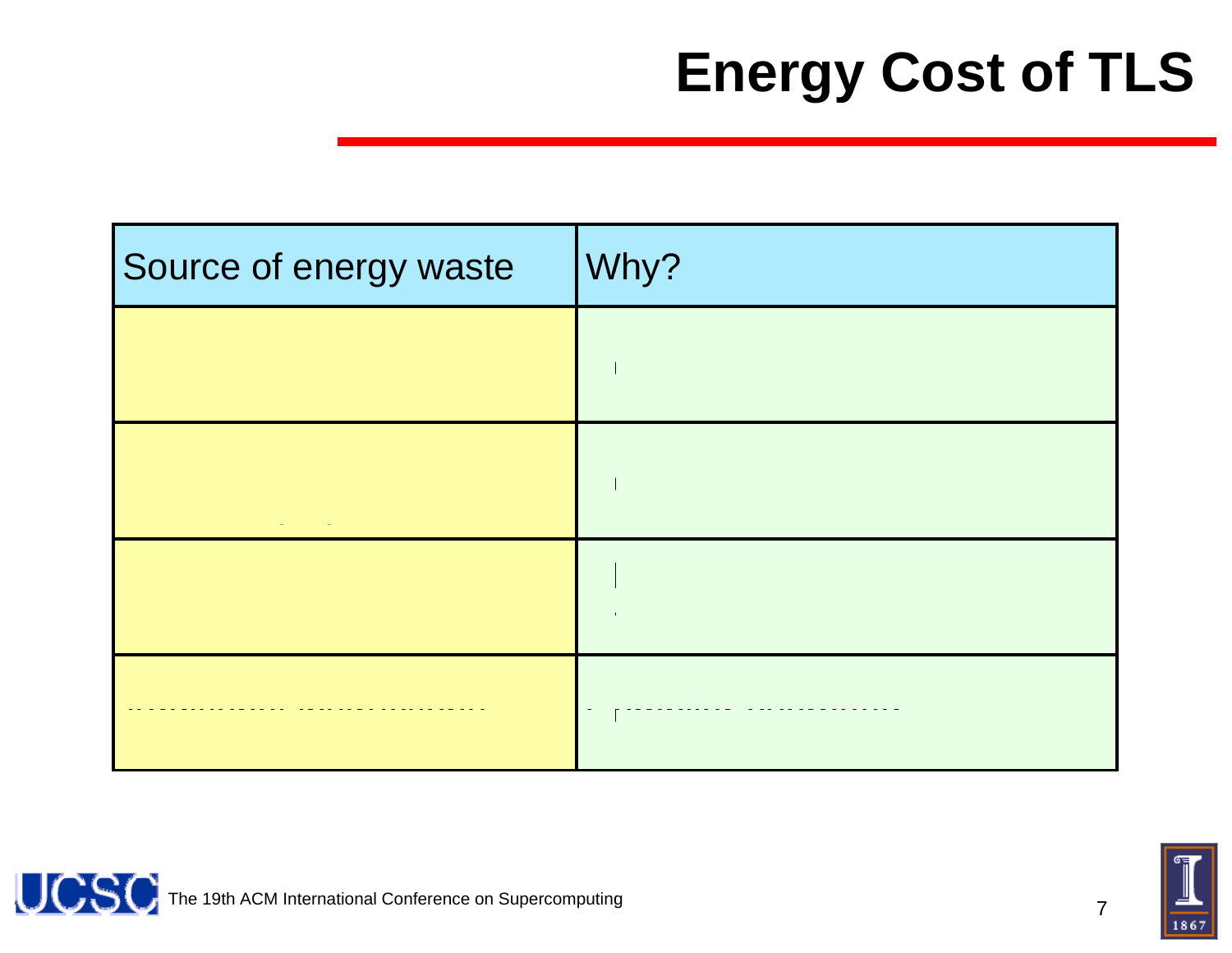| Source of energy waste | Why?                        |
|------------------------|-----------------------------|
| Task squash            | <b>Dependence violation</b> |
|                        |                             |
|                        |                             |
|                        |                             |



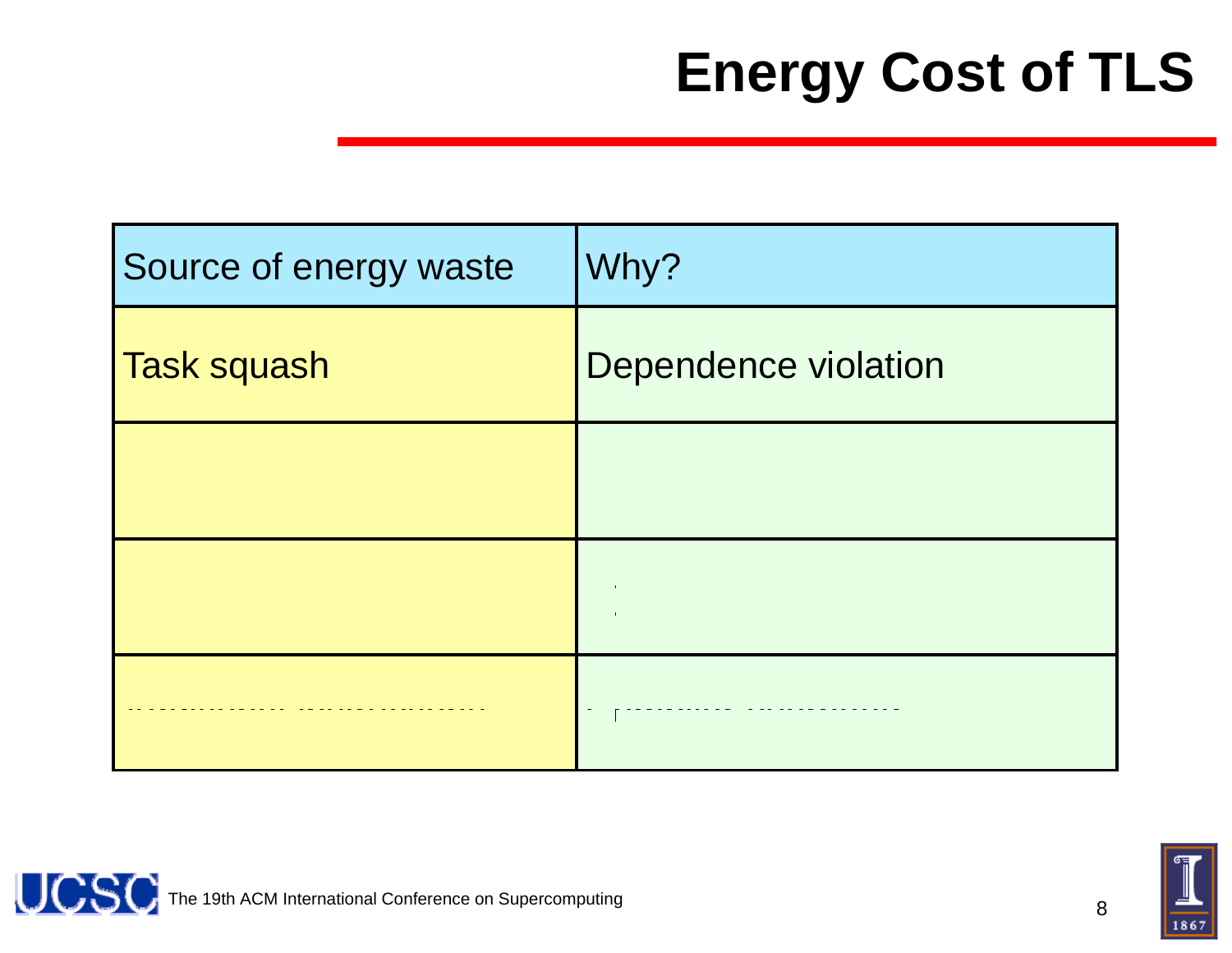| Source of energy waste                         | Why?                 |
|------------------------------------------------|----------------------|
| <b>Task squash</b>                             | Dependence violation |
| Additional storage & logic<br>in memory system | Need to version data |
|                                                |                      |
|                                                |                      |



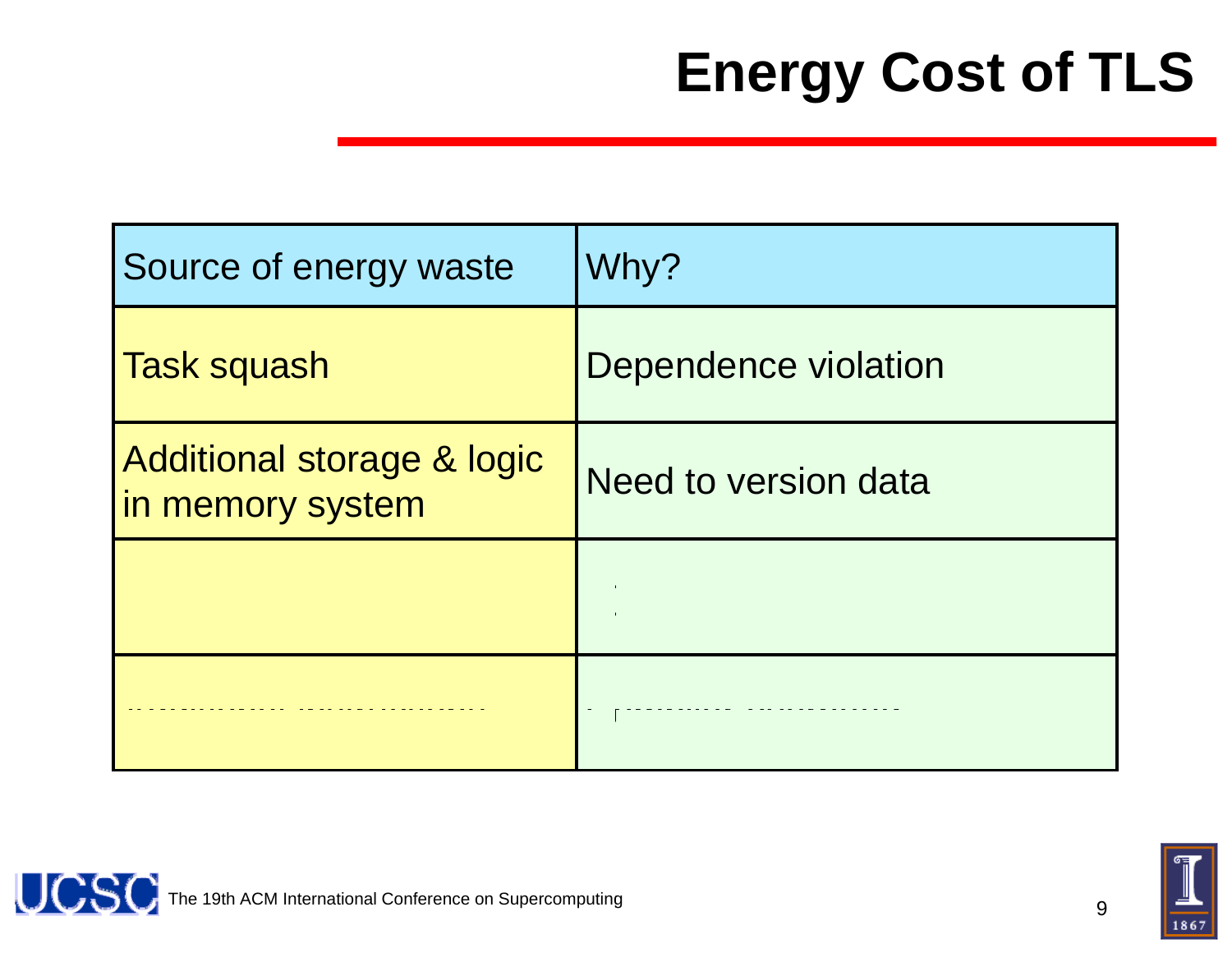### **Addit tional Storage & Logic**

Cache lines are associated to tasks Cache line tags are extended with Version ID



Messages between caches c compare Version IDs



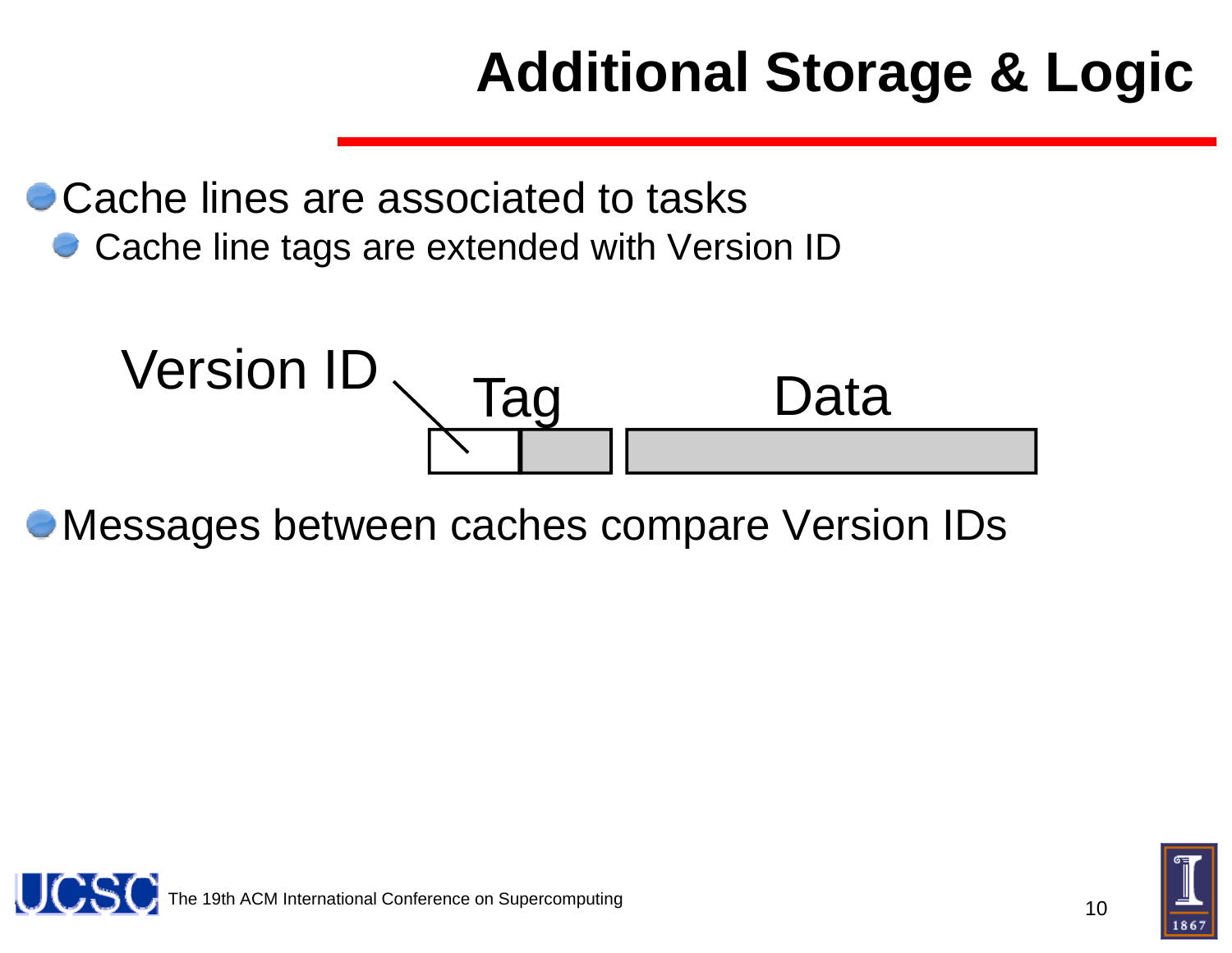| Source of energy waste                         | Why?                                  |
|------------------------------------------------|---------------------------------------|
| <b>Task squash</b>                             | Dependence violation                  |
| Additional storage & logic<br>in memory system | Need to version data                  |
| <b>Additional traffic</b><br>in memory system  | TLS aware cache coherence<br>protocol |
|                                                |                                       |



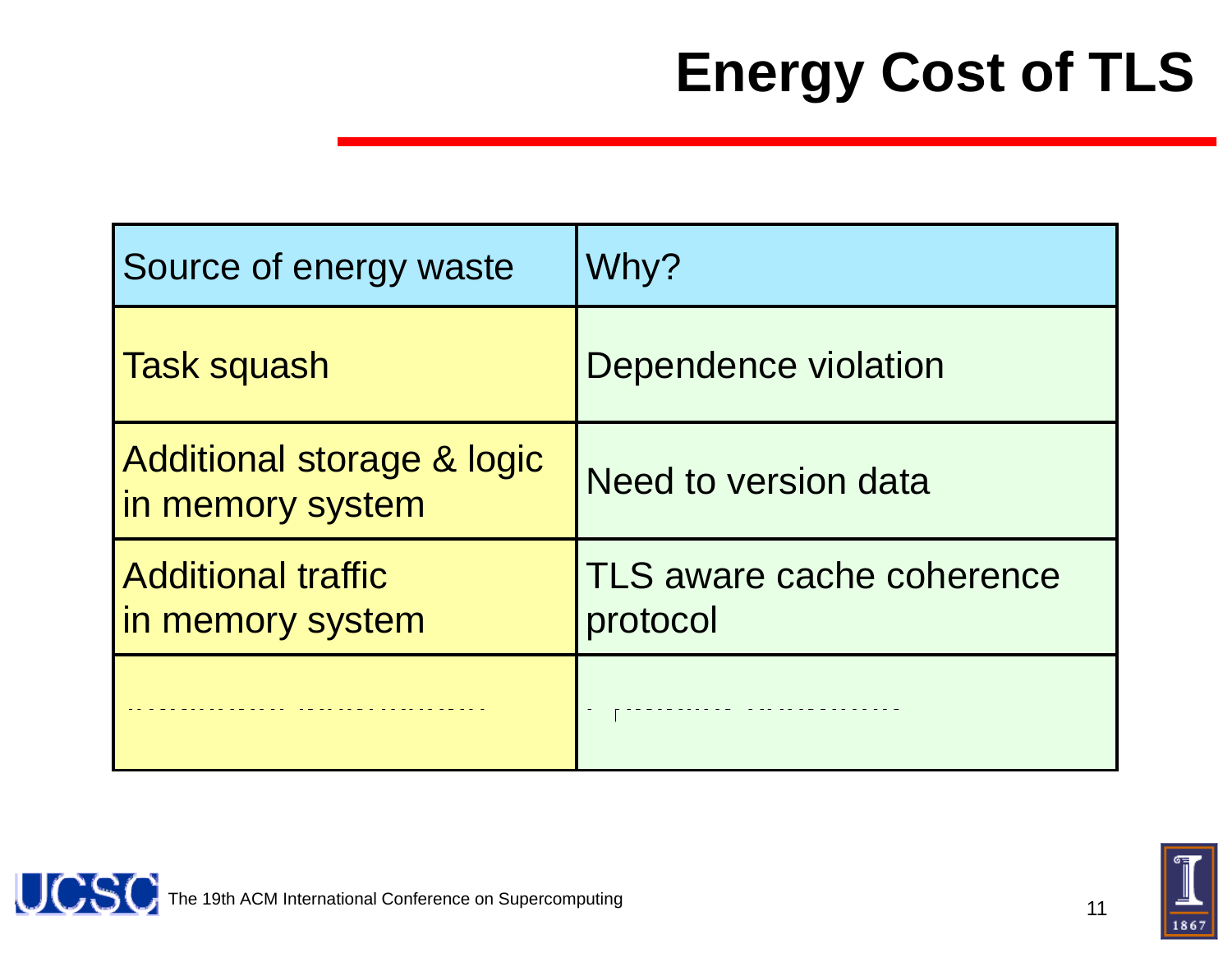### **Additional Traffic**

 $\bullet$  More cache misses:

- Cannot displace speculative data
- **Handling multiple versions:** 
	- Example: Find the correct version on cache miss
- Detect data dependence viol ations across tasks
	- Need extra checks



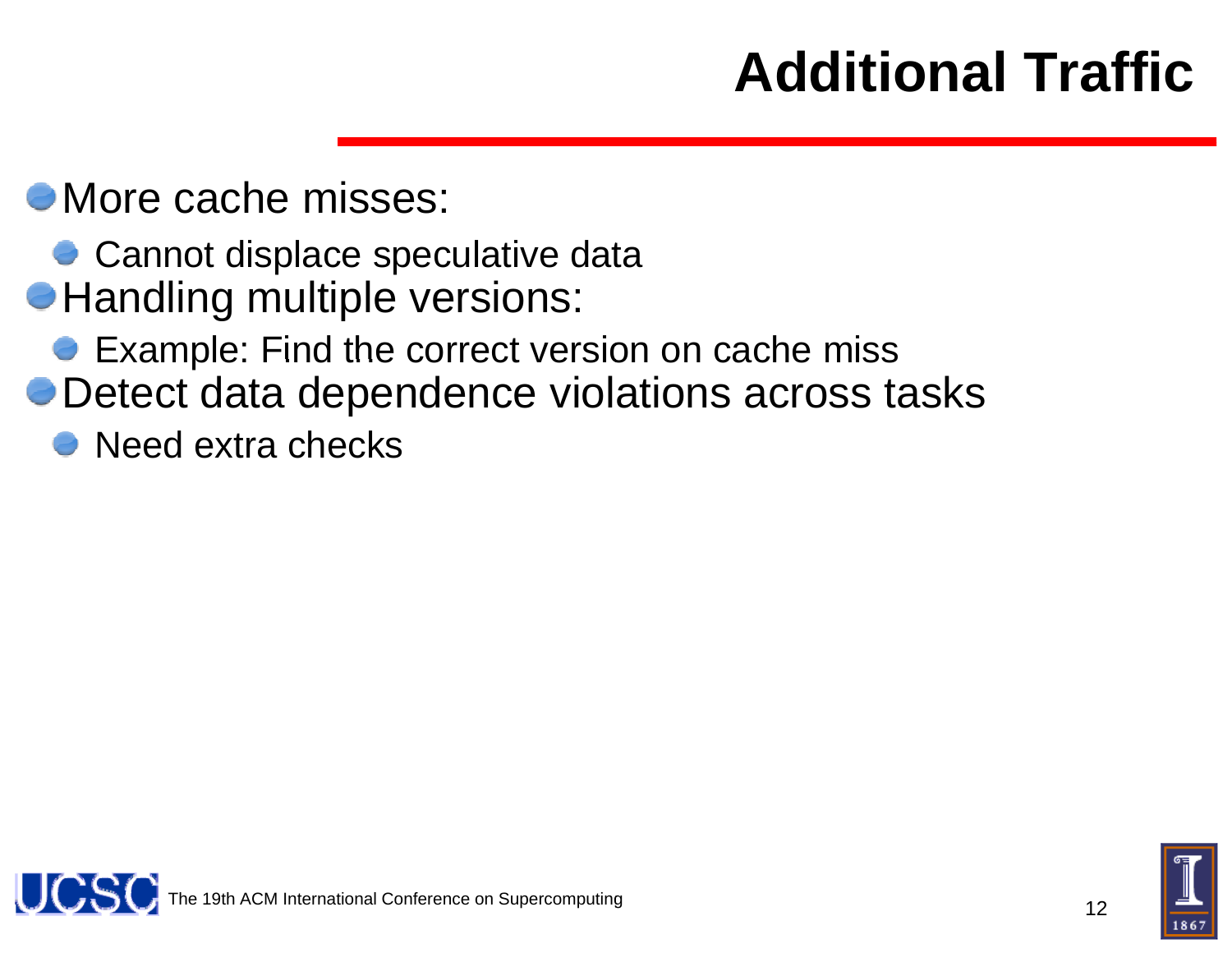# **Energy-Centric Optimizations**

#### Substantial energy reductio n

Overlooked in performance-centric designs

| Source of energy waste         | Energy-centric optimization                          |
|--------------------------------|------------------------------------------------------|
| <b>Task squash</b>             | Stall after second restart<br>Energy-aware profiling |
| Additional storage & logic     | Avoid walking the cache                              |
| <b>Additional traffic</b>      |                                                      |
| <b>Additional instructions</b> | Energy-aware profiling                               |

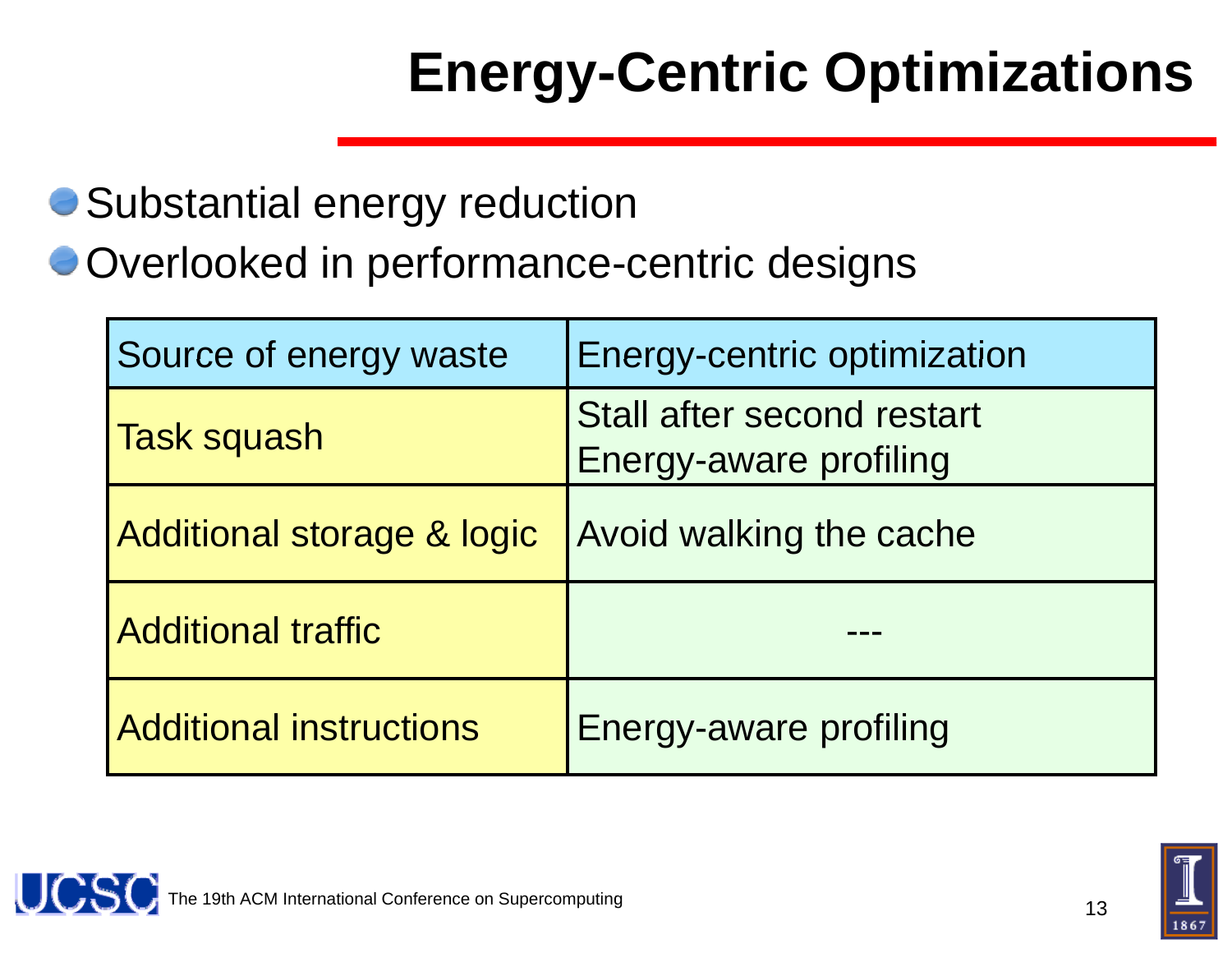### **AAdditional Instructions**

#### Spawn & commit instructions s inserted by compiler

- Conventional compiler optimizations not so effective due to code partitioning into tasks
- $\bullet$  Live-ins spilling

#### **~15% additional i instructions**



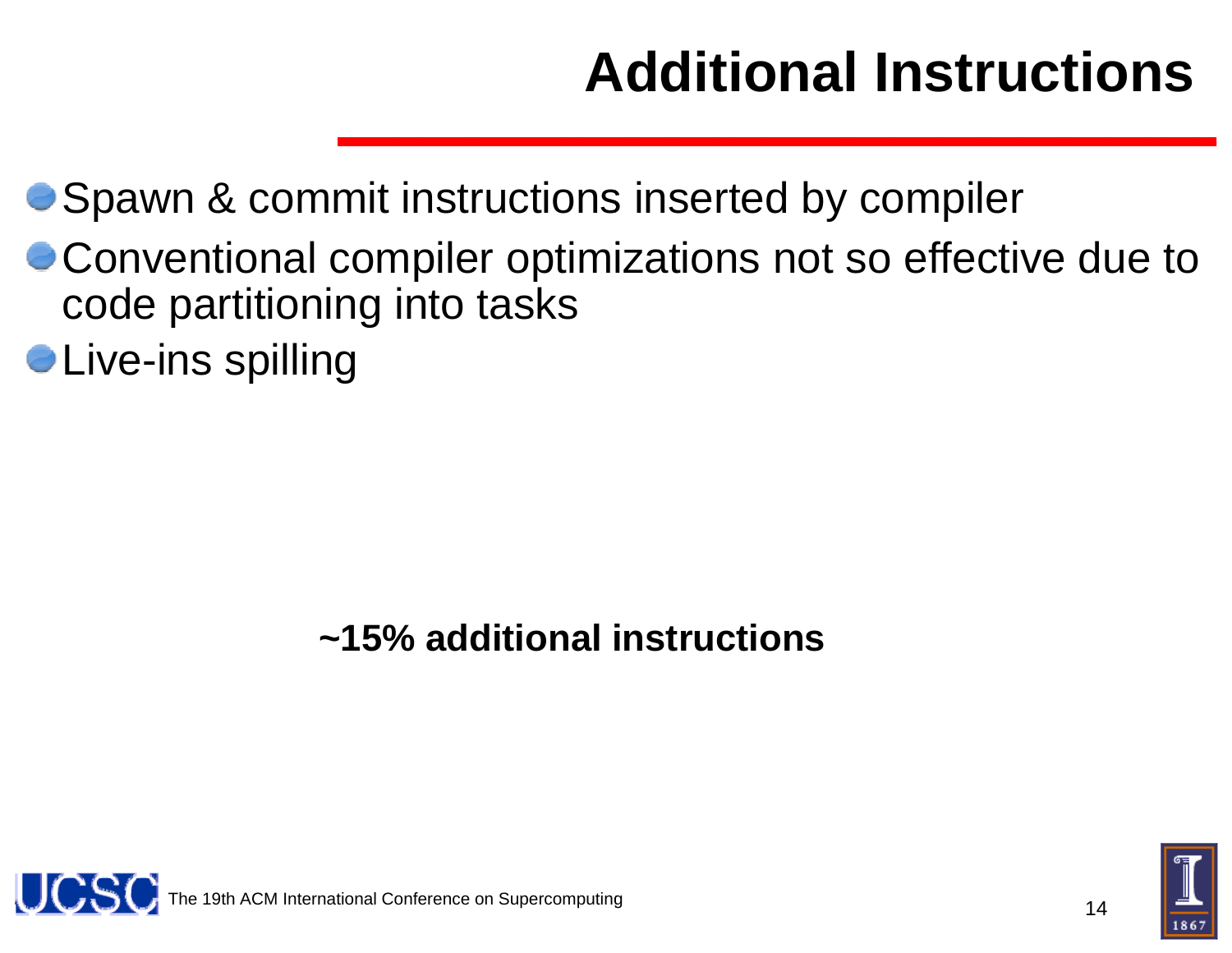## **Design Philosophy**

- Reduce number of checks
- Reduce cost of each check
- Eliminate low-return work
- Example: Energy-aware pro f filing
	- Prune tasks that are expected to give minor speedups at high energy cost



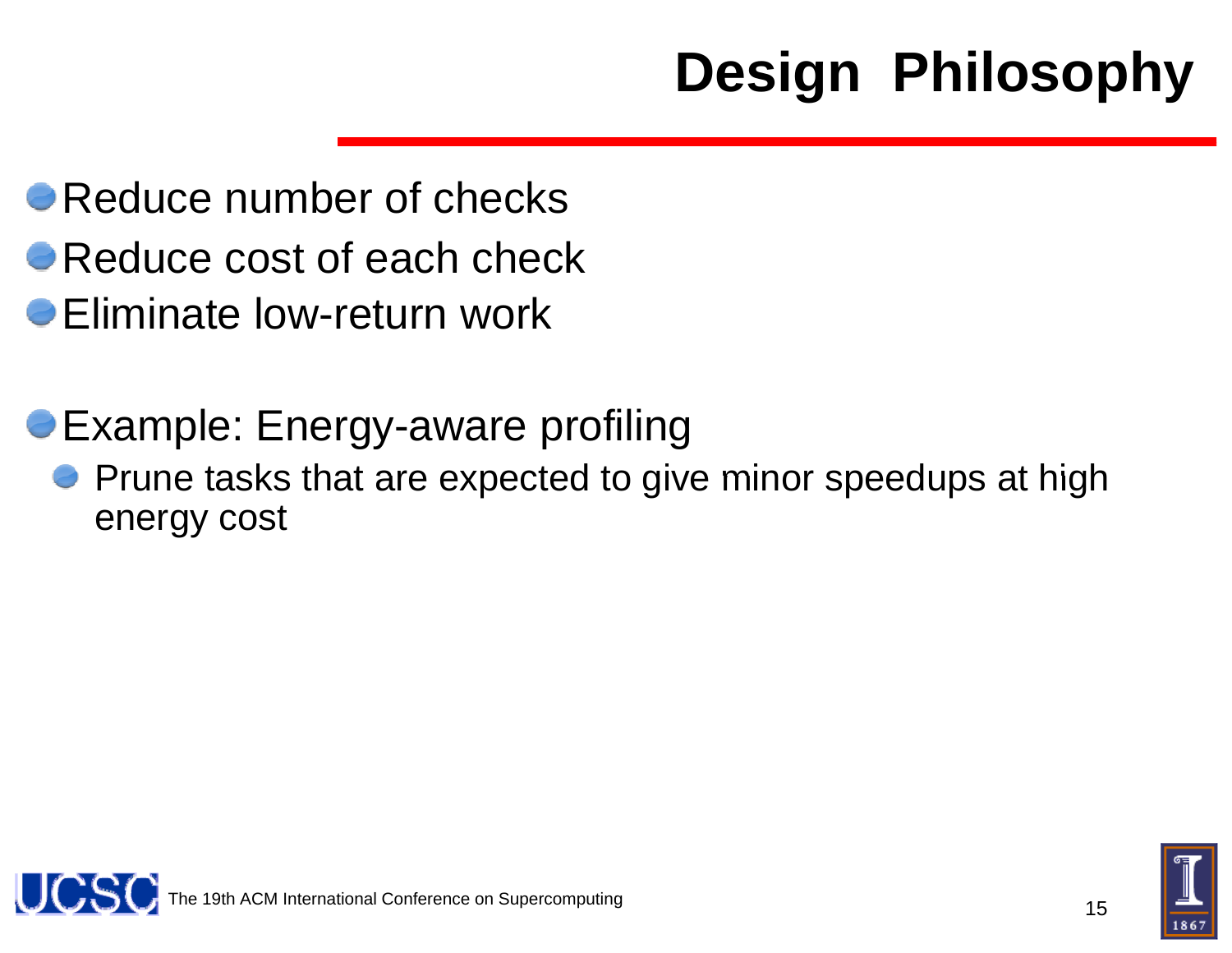### **Simmulation Environment**



1 CPU 3-issue 1 CPU 6-issue

UCS(

4 CPUs 3-issue with TLS

- 70nm @ 5GHz (same area approx.)
- All processors have same pipeline depth
- 16KB L1 cache (1 cycle slowe r in TLS due to versioning)
- 1MB L2 cache on-chip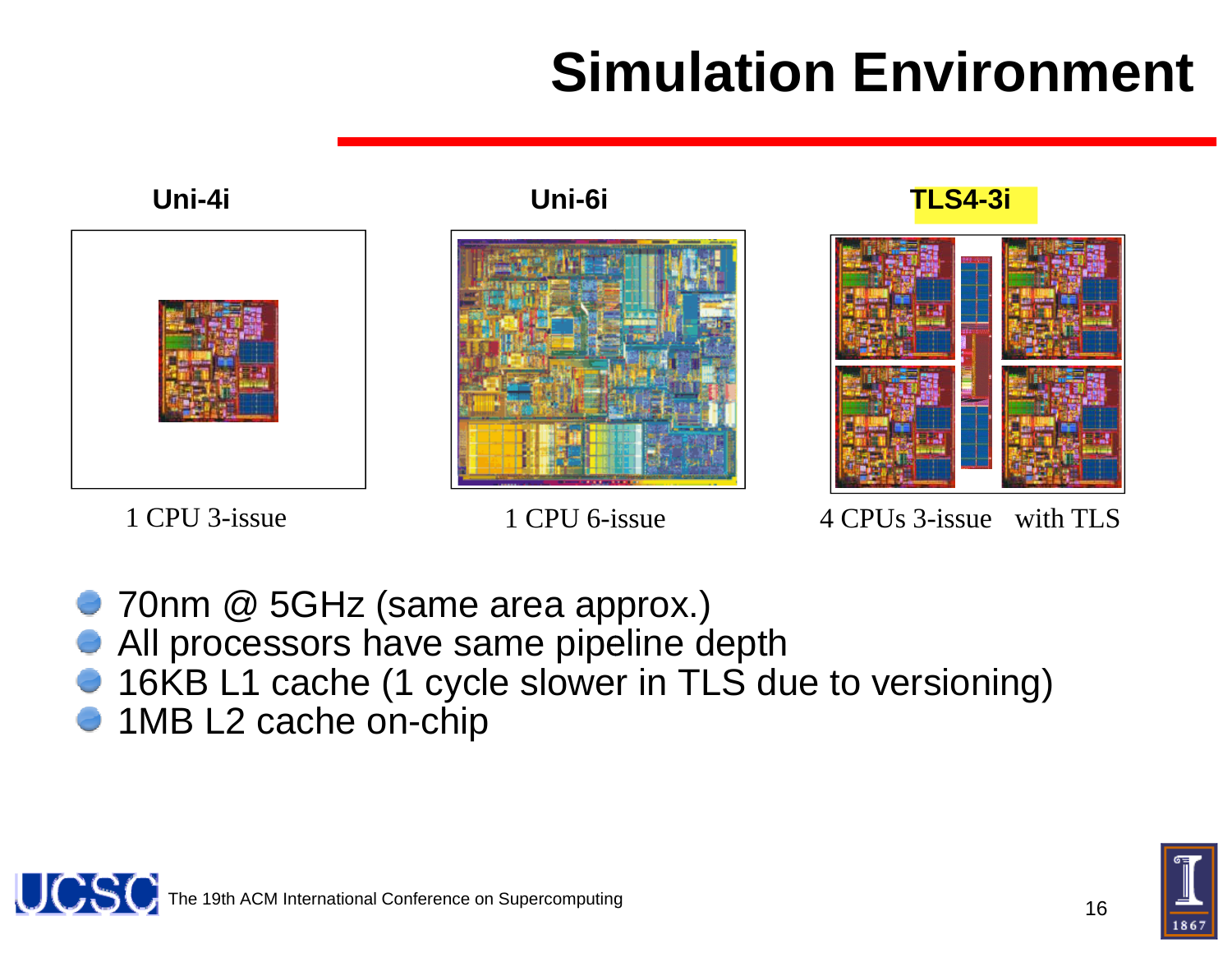### **Performance**





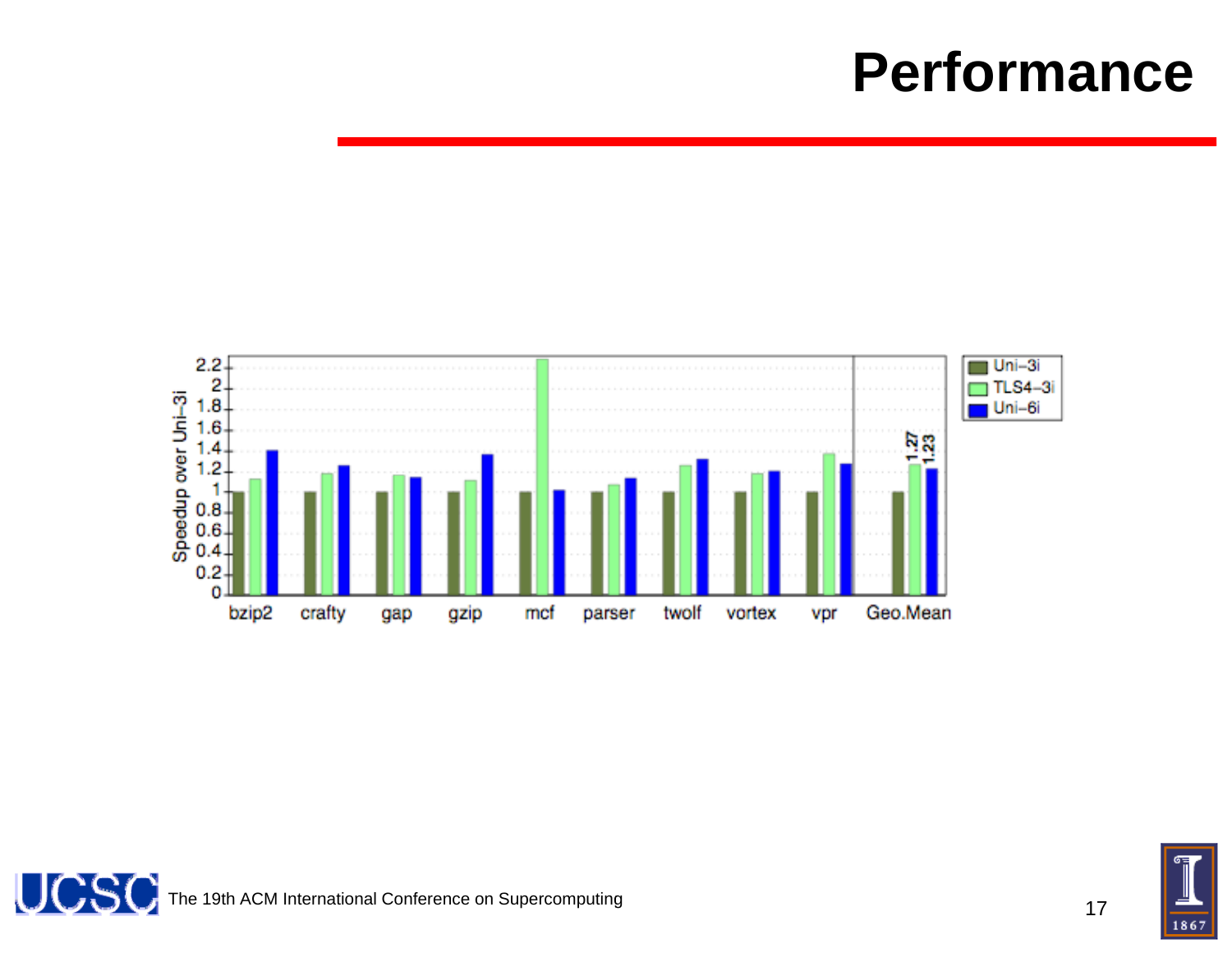### **Power**





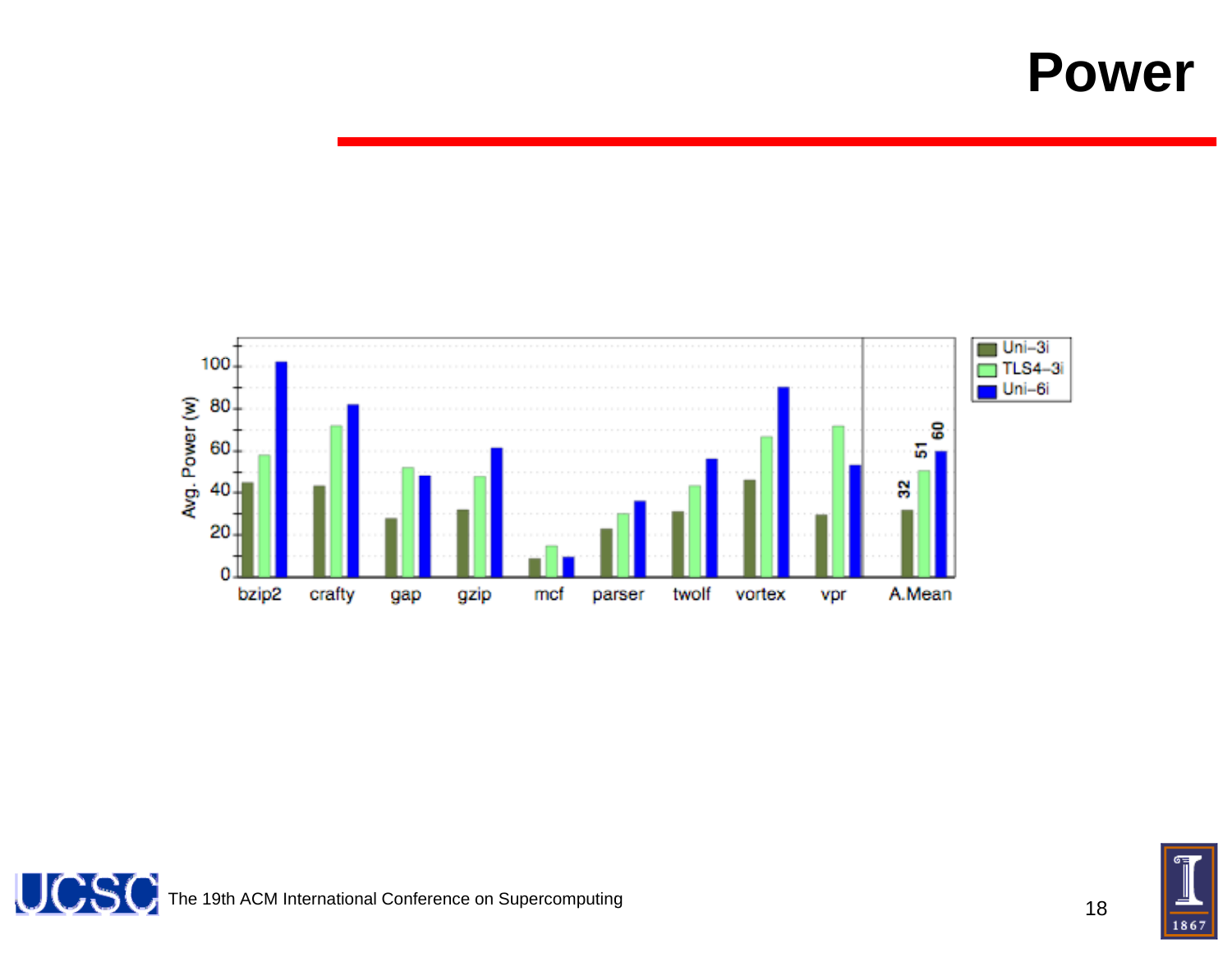

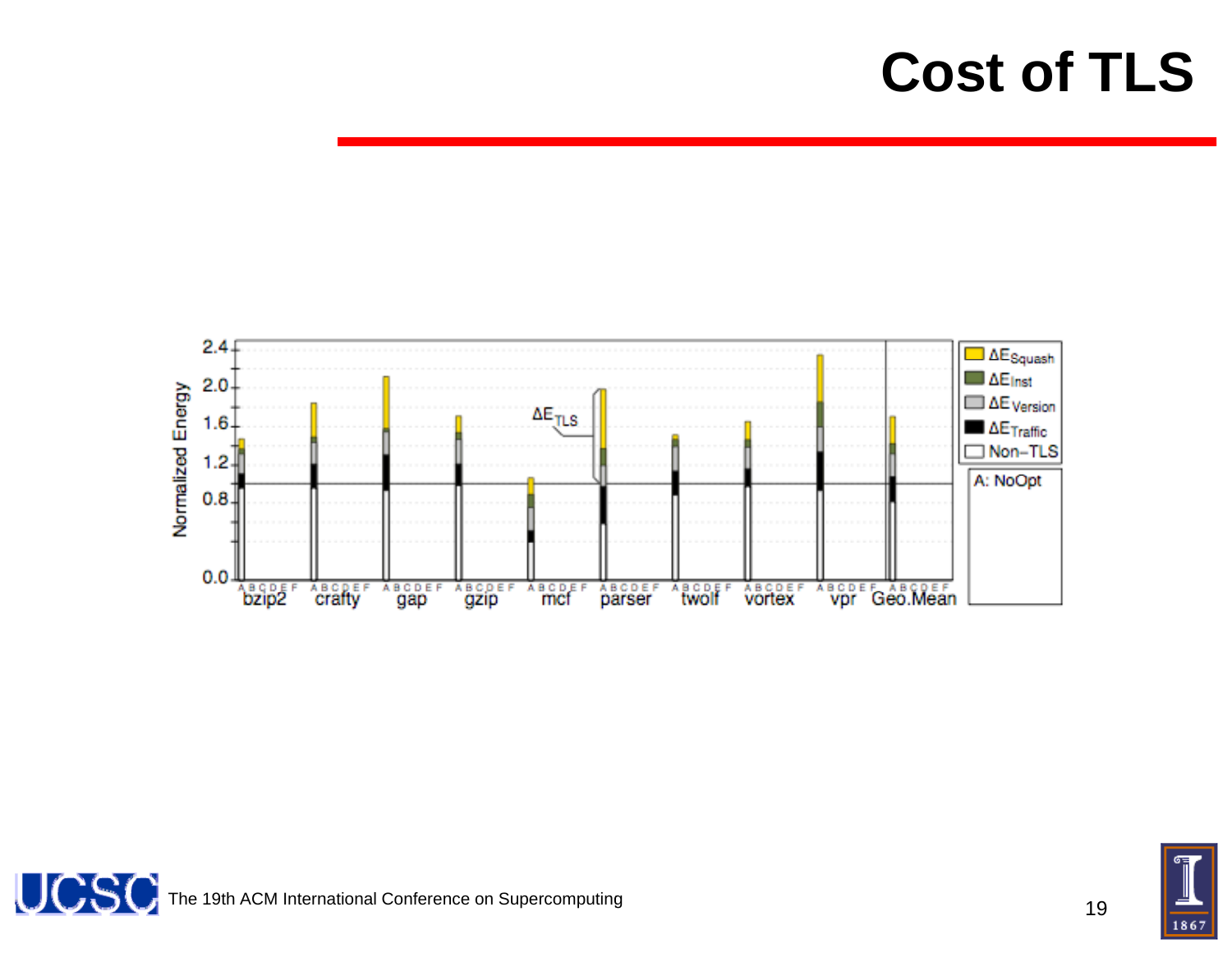

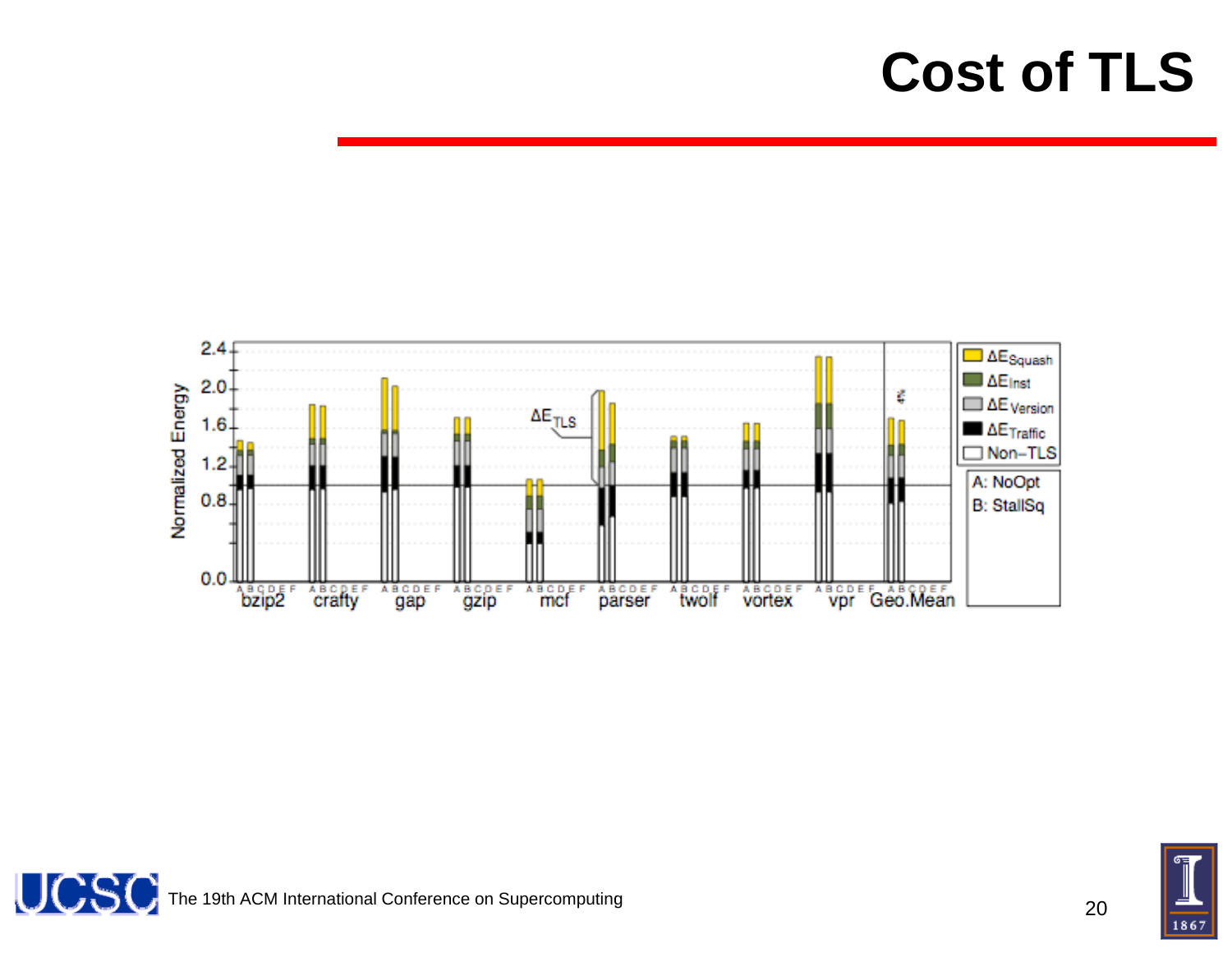

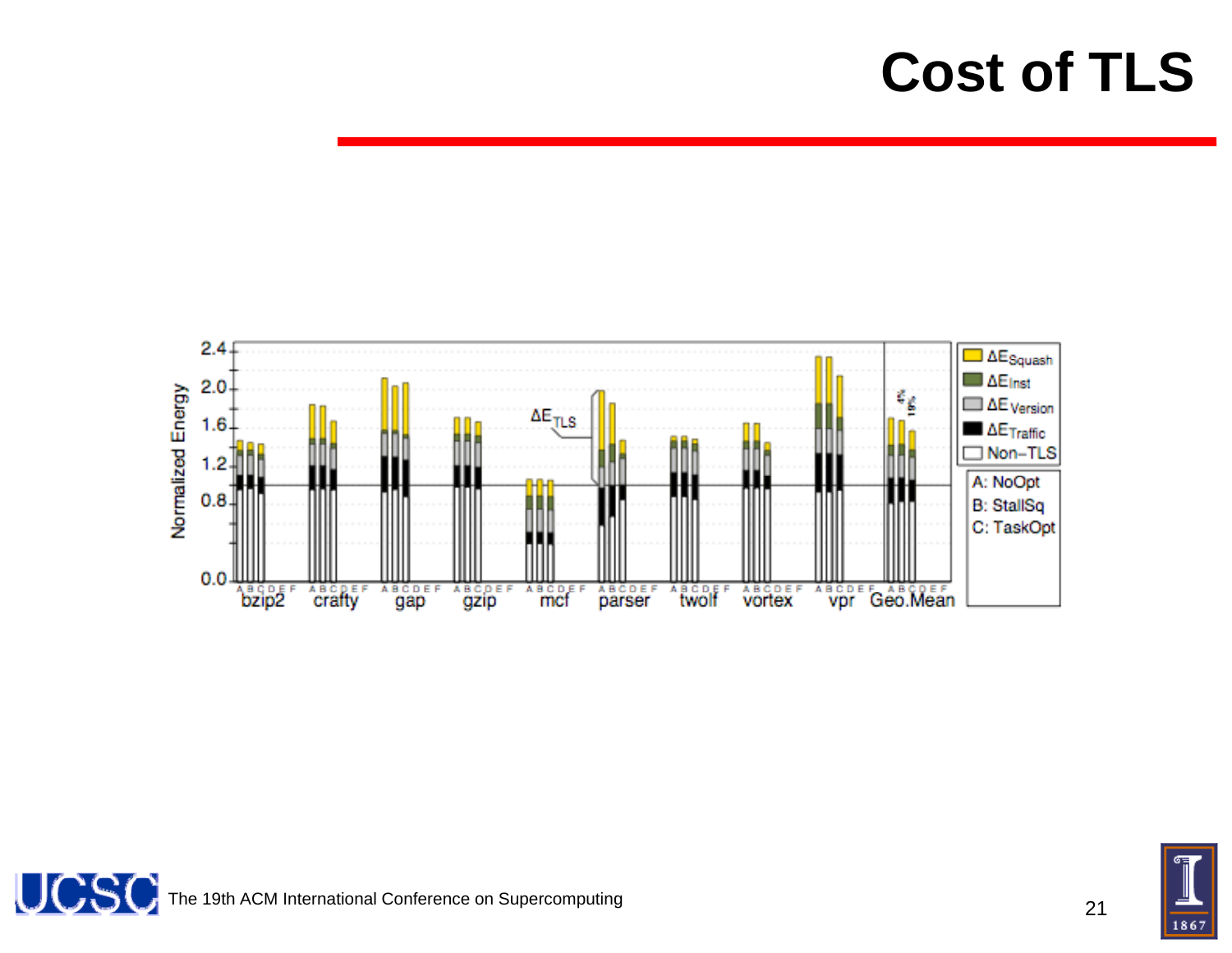



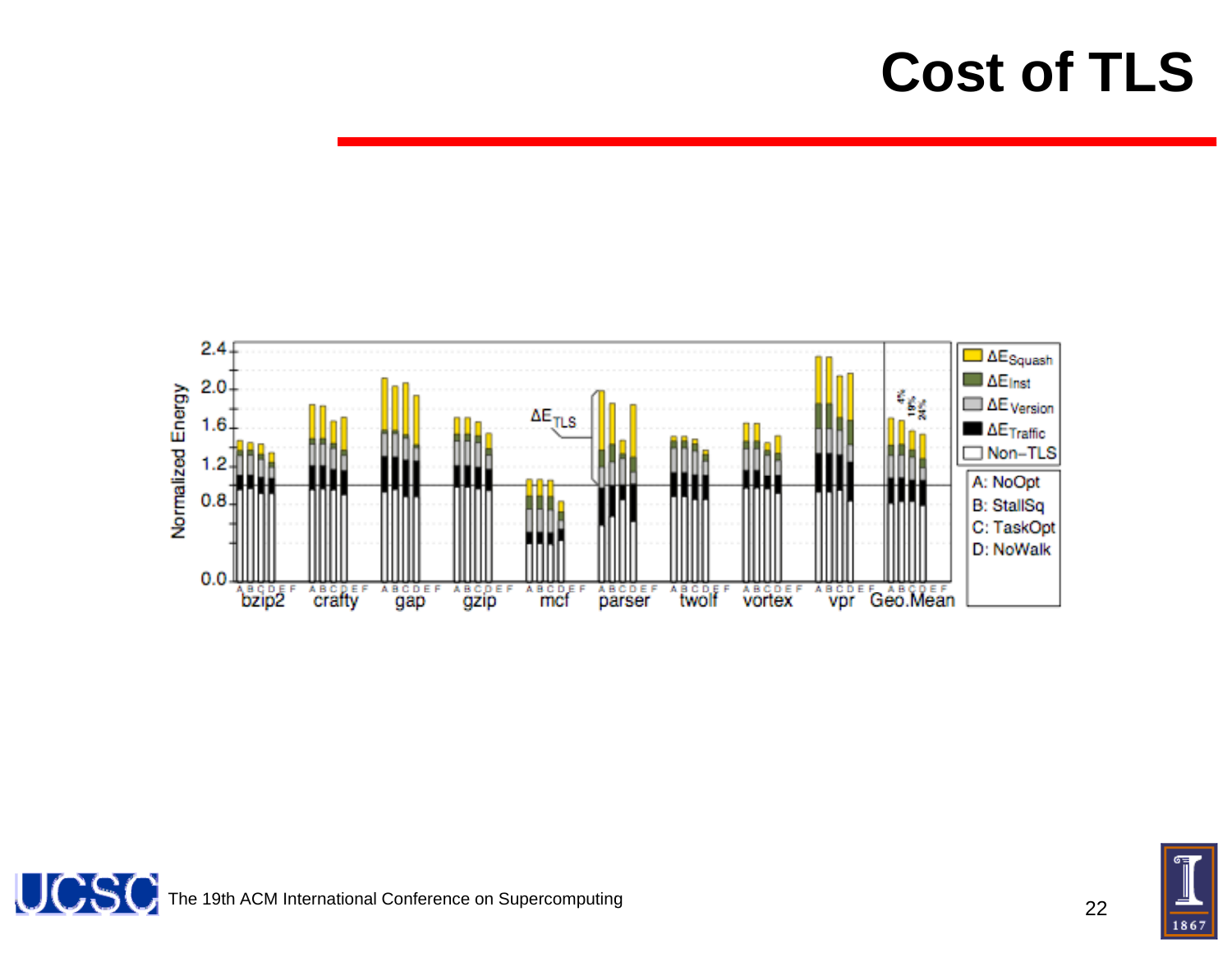



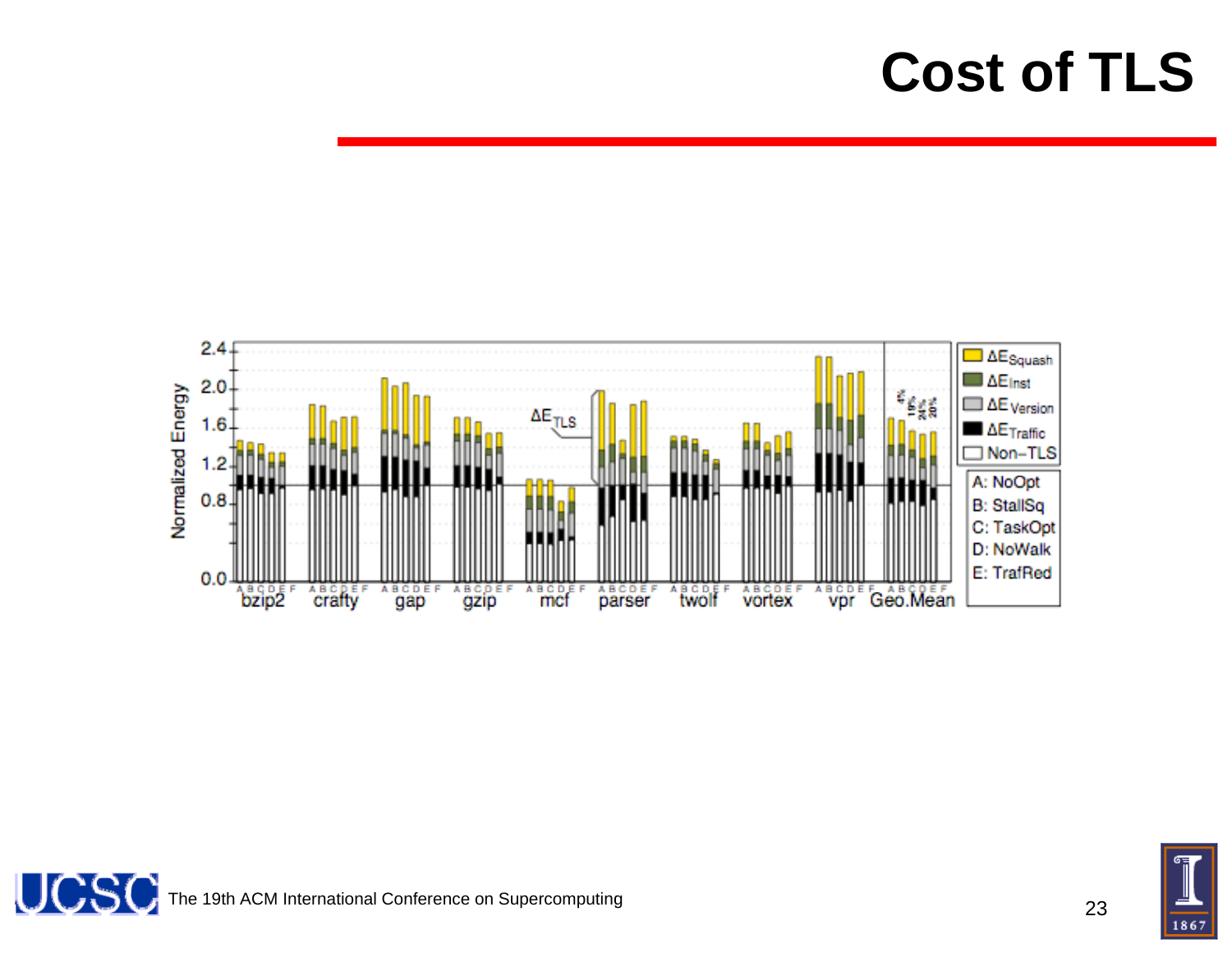



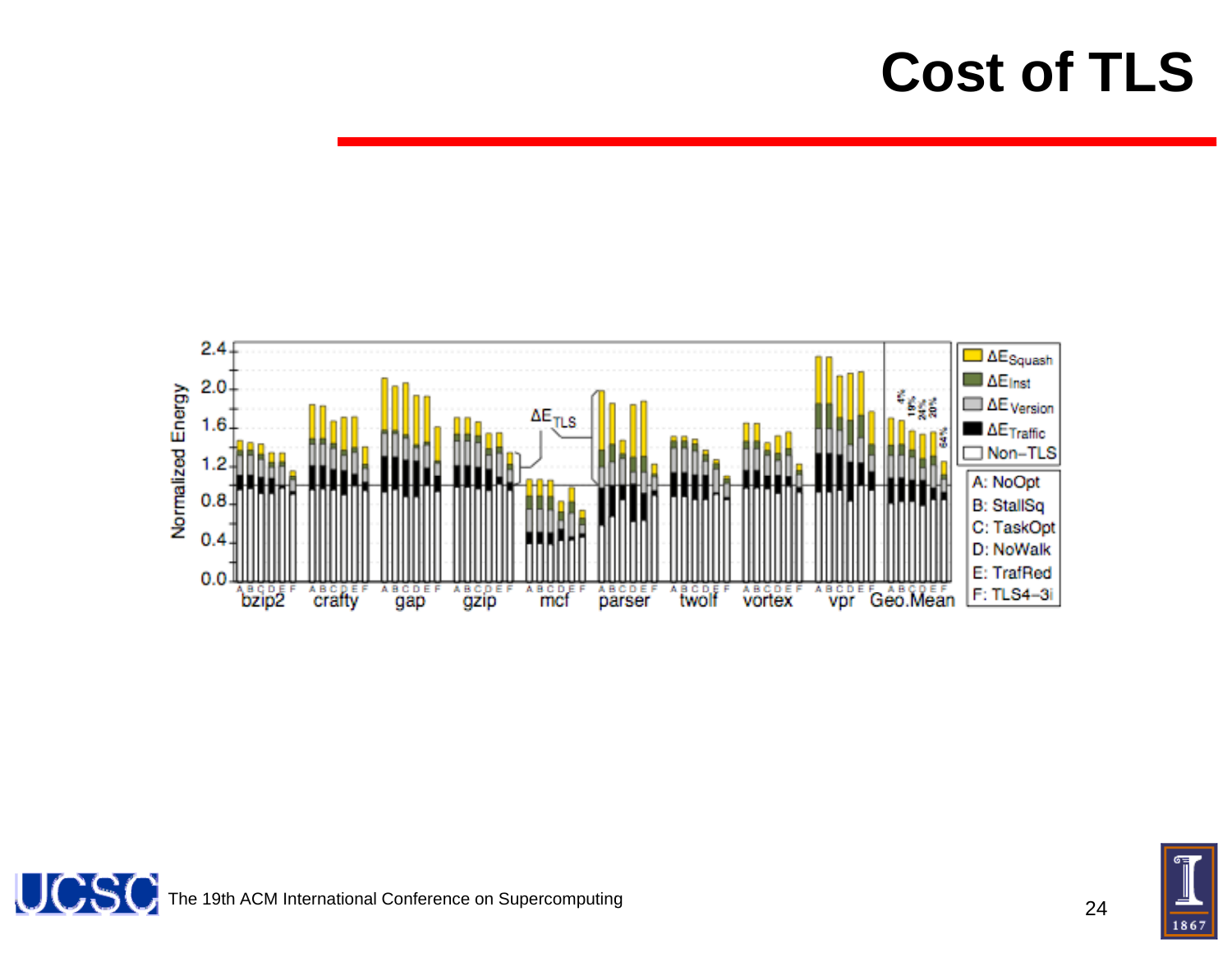### **Conclusions: TL LS Power is Promising**



Results for sing gle thread applications (SPECint2000)

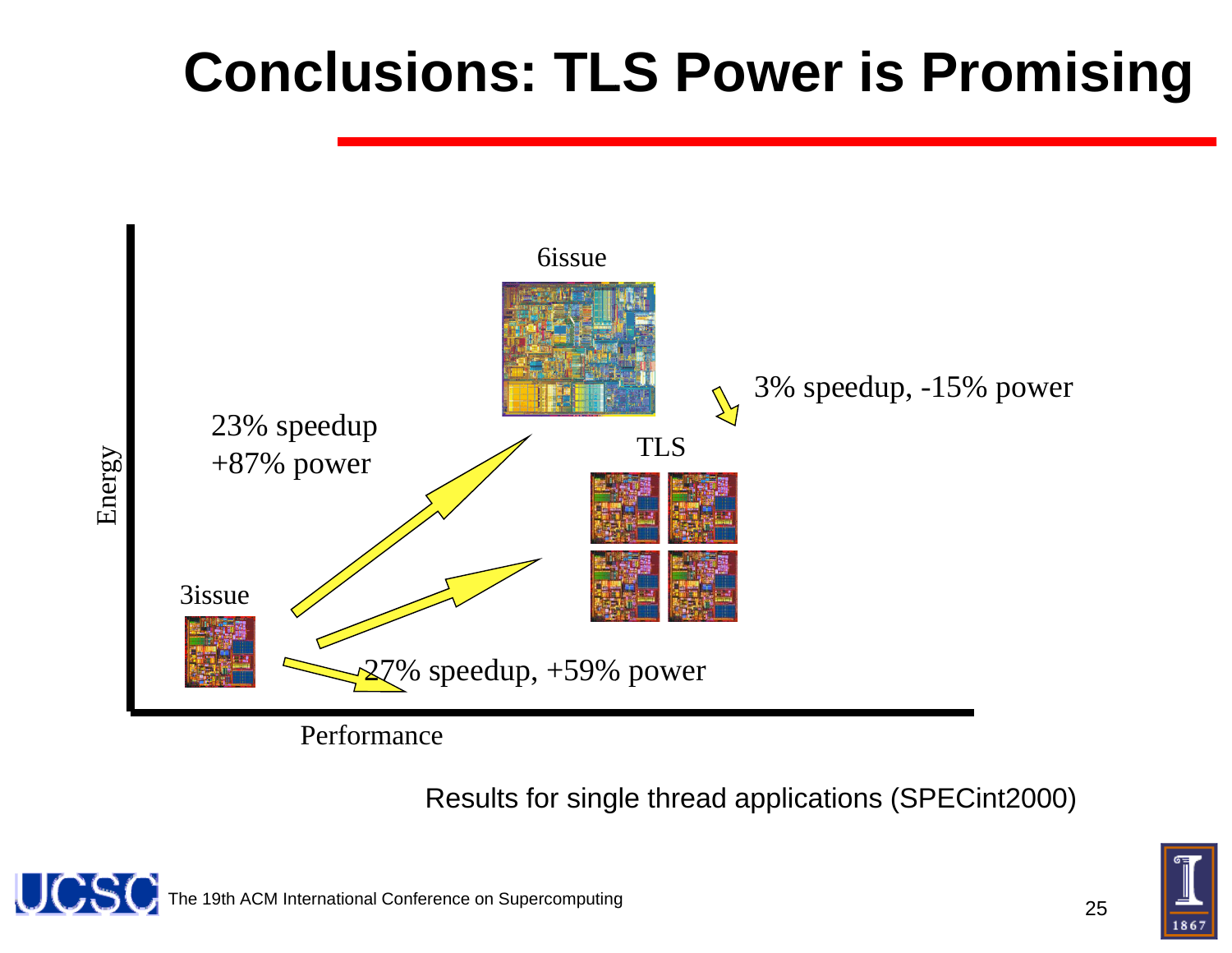### **Quesi ions?**





#### Karin Strauss, Luis Ceze, Wei Liu, Smruti Sarangi, **James Tuck, and Jos ep Torrellas**

University of Illinois at Urba na-Champaign

http://iacoma.cs.uiuc.edu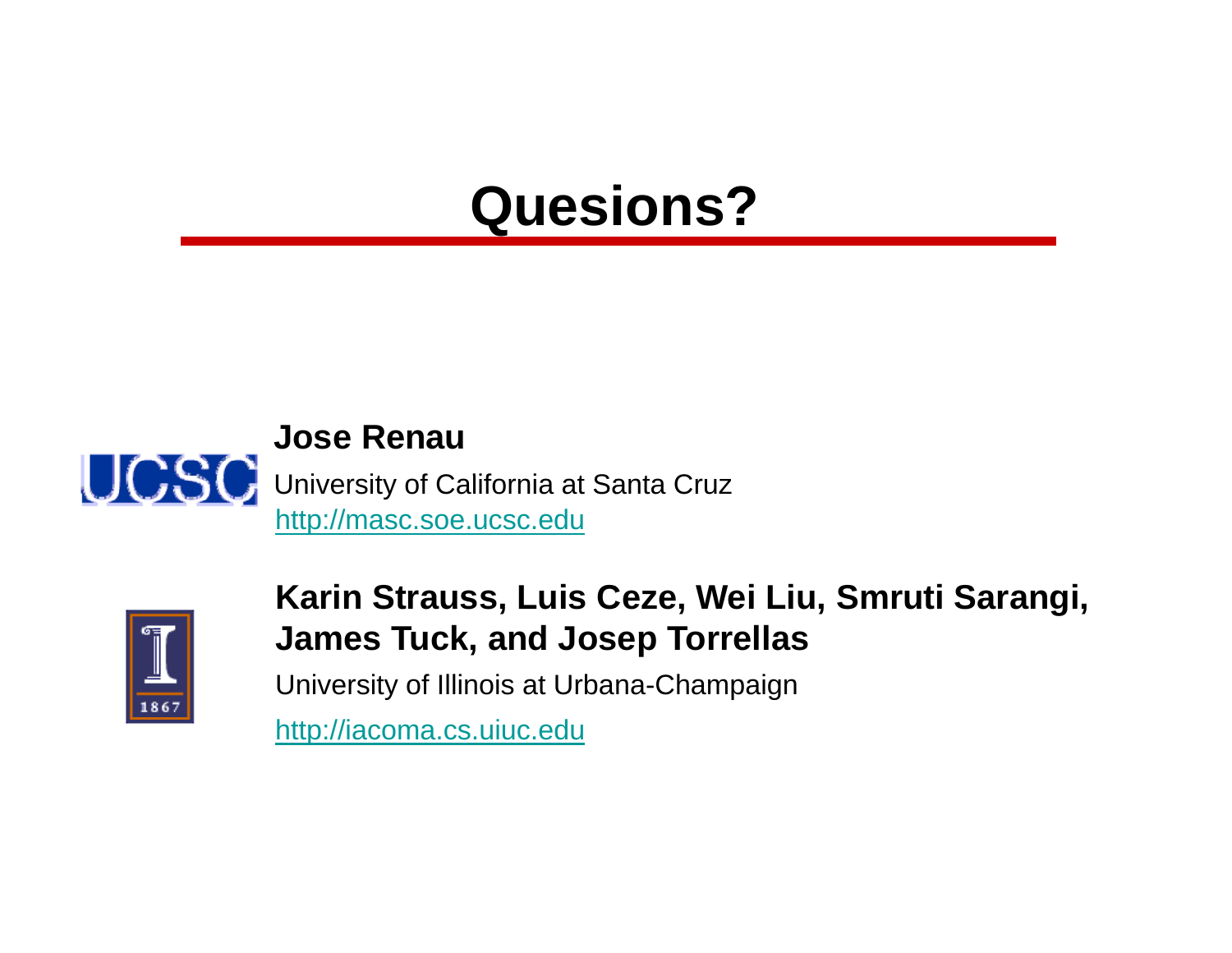#### **Bac Slid kup es**